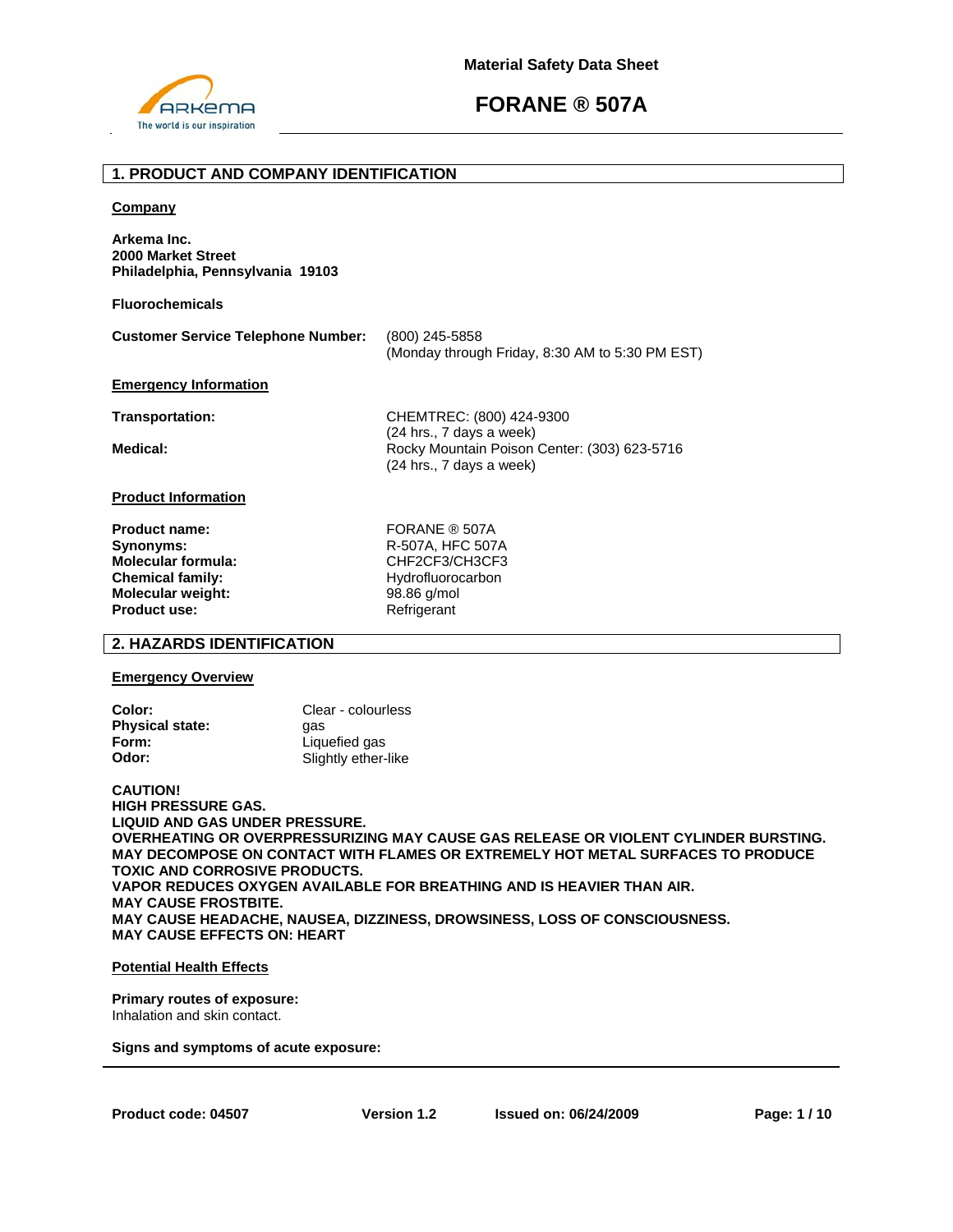

Liquid: Rapid evaporation of the liquid may cause frostbite. Vapor: Vapor is heavier than air and can cause suffocation by reducing oxygen available for breathing. Central nervous system effects: headache, nausea, dizziness, drowsiness, loss of consciousness. Stress induced heart effects: irregular heart beat, rapid heart beat, (severity of effects depends on extent of exposure).

### **Inhalation:**

Practically nontoxic. (based on components)

#### **Medical conditions aggravated by overexposure:**

Heart disease or compromised heart function.

| <b>3. COMPOSITION/INFORMATION ON INGREDIENTS</b> |          |       |                                 |  |
|--------------------------------------------------|----------|-------|---------------------------------|--|
| <b>Chemical Name</b>                             | CAS-No.  | Wt/Wt | <b>OSHA</b><br><b>Hazardous</b> |  |
| Ethane, pentafluoro-                             | 354-33-6 | 50%   | v                               |  |
| Ethane, 1,1,1-trifluoro-                         | 420-46-2 | 50%   | $\check{ }$                     |  |

The substance(s) marked with a "Y" in the Hazard column above, are those identified as hazardous chemicals under the criteria of the OSHA Hazard Communication Standard (29 CFR 1910.1200).

This material is classified as hazardous under Federal OSHA regulation.

| <b>4. FIRST AID MEASURES</b> |
|------------------------------|
|------------------------------|

#### **Inhalation:**

If inhaled, remove victim to fresh air. If not breathing, give artificial respiration. If breathing is difficult, give oxygen. Get medical attention.

#### **Skin:**

If on skin, flush exposed skin with lukewarm water (not hot), or use other means to warm skin slowly. Get medical attention if frostbitten by liquid or if irritation occurs. Wash clothing before reuse. Thoroughly clean shoes before reuse.

#### **Eyes:**

Immediately flush eye(s) with plenty of water.

#### **Ingestion:**

Ingestion is not applicable - product is a gas at ambient temperatures.

#### **Notes to physician:**

Do not give drugs from adrenaline-ephedrine group.

| <b>5. FIRE-FIGHTING MEASURES</b> |                |
|----------------------------------|----------------|
| <b>Flash point</b>               | Not applicable |
| Auto-ignition temperature:       | not determined |
| Lower flammable limit (LFL):     | None.          |
|                                  |                |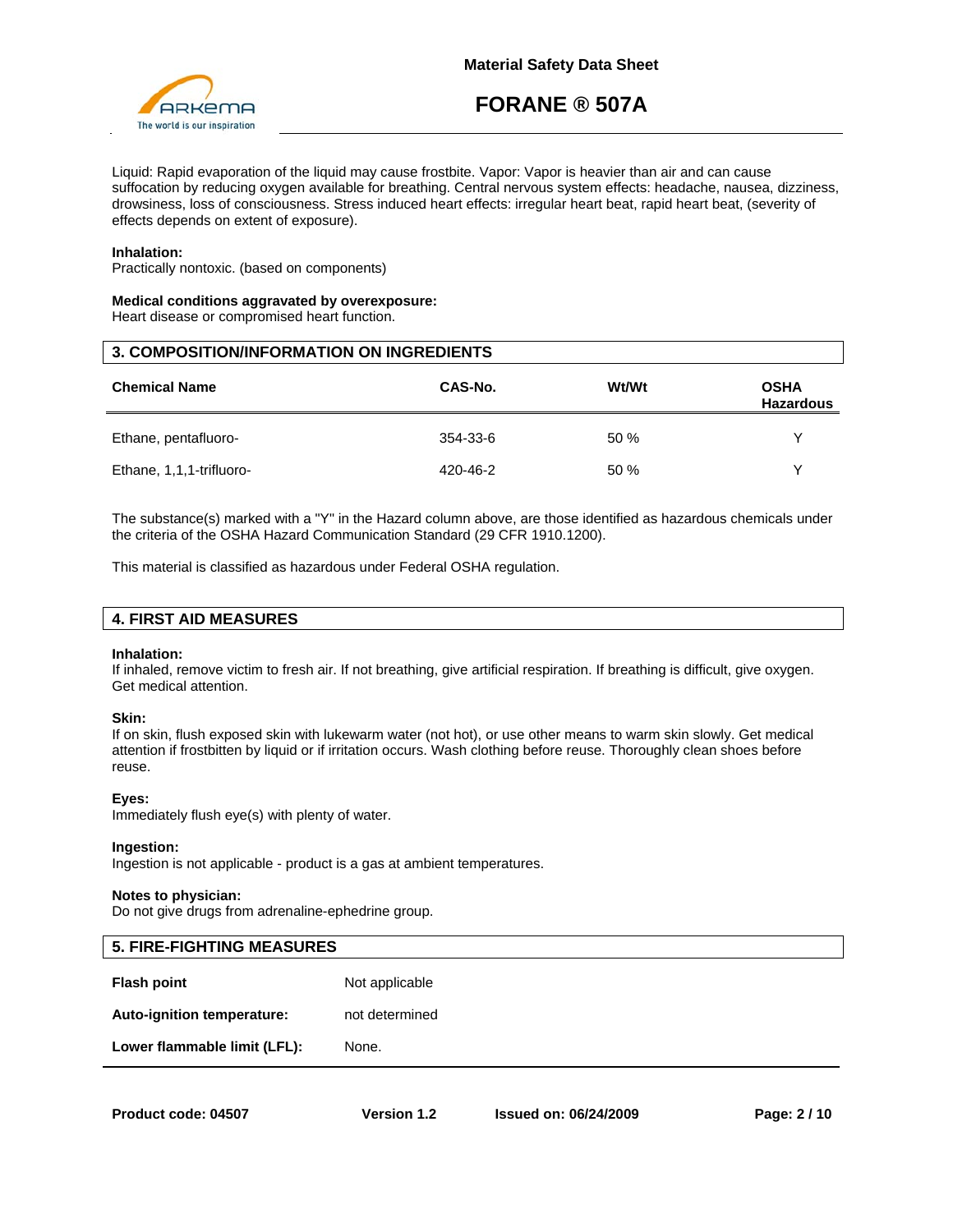

# **Upper flammable limit (UFL):** None.

# **Extinguishing media (suitable):**

Use extinguishing measures to suit surroundings.

### **Protective equipment:**

Fire fighters and others who may be exposed to products of combustion should wear full fire fighting turn out gear (full Bunker Gear) and self-contained breathing apparatus (pressure demand / NIOSH approved or equivalent). Fire fighting equipment should be thoroughly decontaminated after use.

### **Further firefighting advice:**

Keep containers cool by spraying with water if exposed to fire. Water mist should be used to reduce vapor concentrations in air.

### **Fire and explosion hazards:**

May decompose on contact with flames or extremely hot metal surfaces to produce toxic and corrosive products. Liquid and gas under pressure, overheating or overpressurizing may cause gas release and/or violent cylinder bursting.

Container may explode if heated due to resulting pressure rise.

Some mixtures of HCFCs and/or HFCs, and air or oxygen may be combustible if pressurized and exposed to extreme heat or flame.

When burned, the following hazardous products of combustion can occur: Hydrogen fluoride

# **6. ACCIDENTAL RELEASE MEASURES**

## **In case of spill or leak:**

Use Halogen leak detector or other suitable means to locate leaks or check atmosphere. Keep upwind. Evacuate enclosed spaces and disperse gas with floor-level forced-air ventilation. Stop the leak if you can do so without risk. Consult a regulatory specialist to determine appropriate state or local reporting requirements, for assistance in waste characterization and/or hazardous waste disposal and other requirements listed in pertinent environmental permits.

# **7. HANDLING AND STORAGE**

# **Handling**

# **General information on handling:**

Avoid breathing gas. Keep container closed. Use only with adequate ventilation. Do not enter confined spaces unless adequately ventilated. Use equipment rated for cylinder pressure. Use a backflow preventative device in piping. Wash thoroughly after handling. Close valve after each use and when empty. Emptied container retains vapor and product residue. Observe all labeled safeguards until container is cleaned, reconditioned or destroyed.

# **Storage**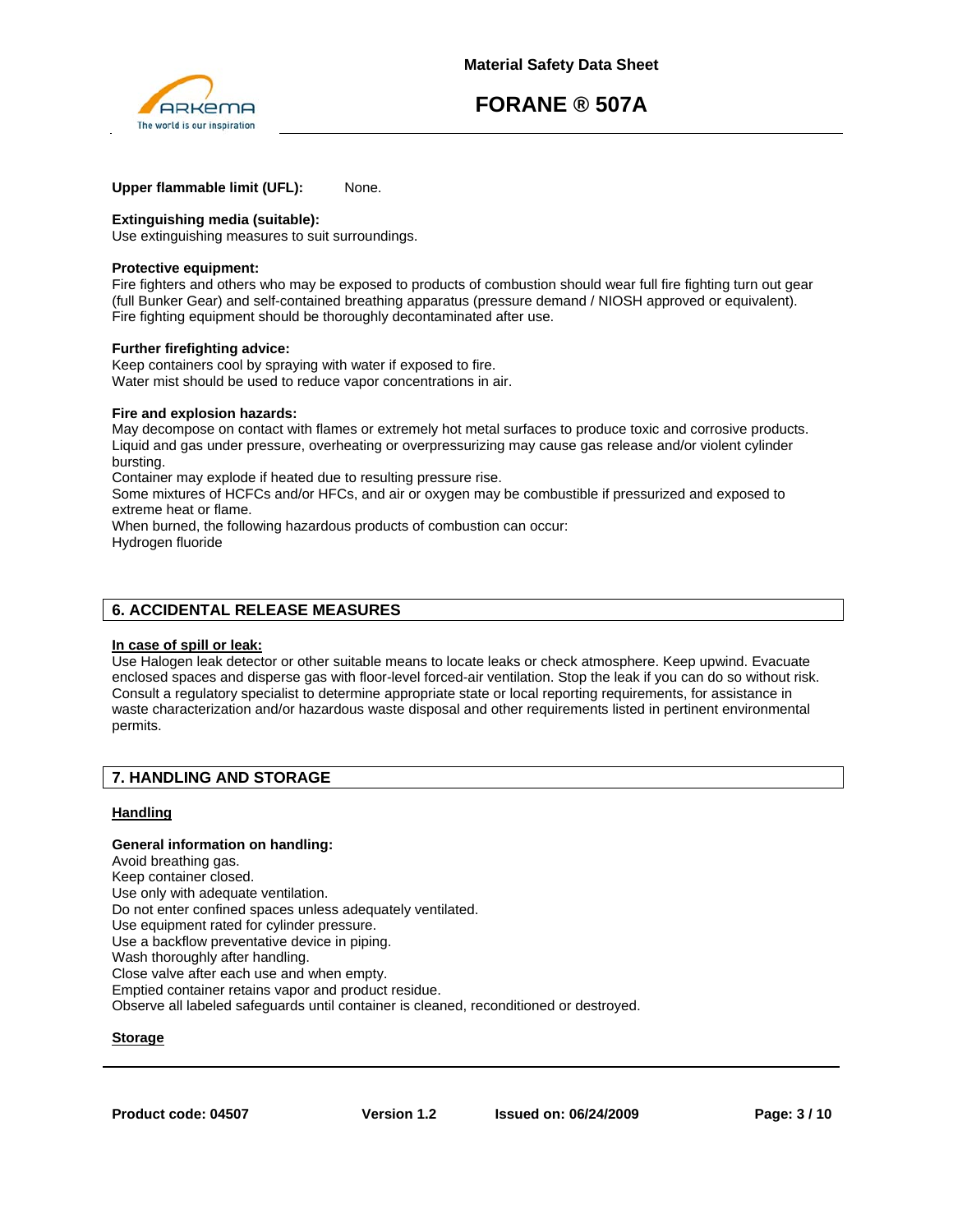

### **General information on storage conditions:**

Store in well ventilated area away from heat and sources of ignition such as flame, sparks and static electricity.

#### **Storage stability – Remarks:**

Do not apply direct flame to cylinder. Do not store cylinder in direct sun or expose it to heat above 120 F (48.9 C.). Do not drop or refill this cylinder.

# **Storage incompatibility – General:**

Keep away from oxidising agents and strongly acid or alkaline materials.

#### **Temperature tolerance – Do not store above:**

118 °F (48 °C)

# **8. EXPOSURE CONTROLS/PERSONAL PROTECTION**

#### **Airborne Exposure Guidelines:**

#### **Ethane, pentafluoro- (354-33-6)**

US. Workplace Environmental Exposure Level (WEEL) Guides

Time Weighted Average (TWA): 1,000 ppm (4,900 mg/m3)

Remarks: Listed

## **Ethane, 1,1,1-trifluoro- (420-46-2)**

US. Workplace Environmental Exposure Level (WEEL) Guides

Time Weighted Average (TWA): 1,000 ppm (3,400 mg/m3)

Remarks: Listed

Only those components with exposure limits are printed in this section. Limits with skin contact designation above have skin contact effect. Air sampling alone is insufficient to accurately quantitate exposure. Measures to prevent significant cutaneous absorption may be required. Limits with a sensitizer designation above mean that exposure to this material may cause allergic reactions.

#### **Engineering controls:**

Investigate engineering techniques to reduce exposures below airborne exposure limits. Provide ventilation if necessary to control exposure levels below airborne exposure limits (see above). If practical, use local mechanical exhaust ventilation at sources of air contamination such as open process equipment.

#### **Respiratory protection:**

Avoid breathing gas. Where airborne exposure is likely or airborne exposure limits are exceeded (if applicable, see above), use NIOSH approved respiratory protection equipment appropriate to the material and/or its components (full facepiece recommended). Consult respirator manufacturer to determine appropriate type equipment for a given application. Observe respirator use limitations specified by NIOSH or the manufacturer. For emergency and other conditions where there may be a potential for significant exposure or where exposure limit may be significantly exceeded, use an approved full face positive-pressure, self-contained breathing apparatus or positive-pressure airline with auxiliary self-contained air supply. Respiratory protection programs must comply with 29 CFR § 1910.134.

**Product code: 04507**

**Version 1.2 Issued on: 06/24/2009 Page: 4 / 10**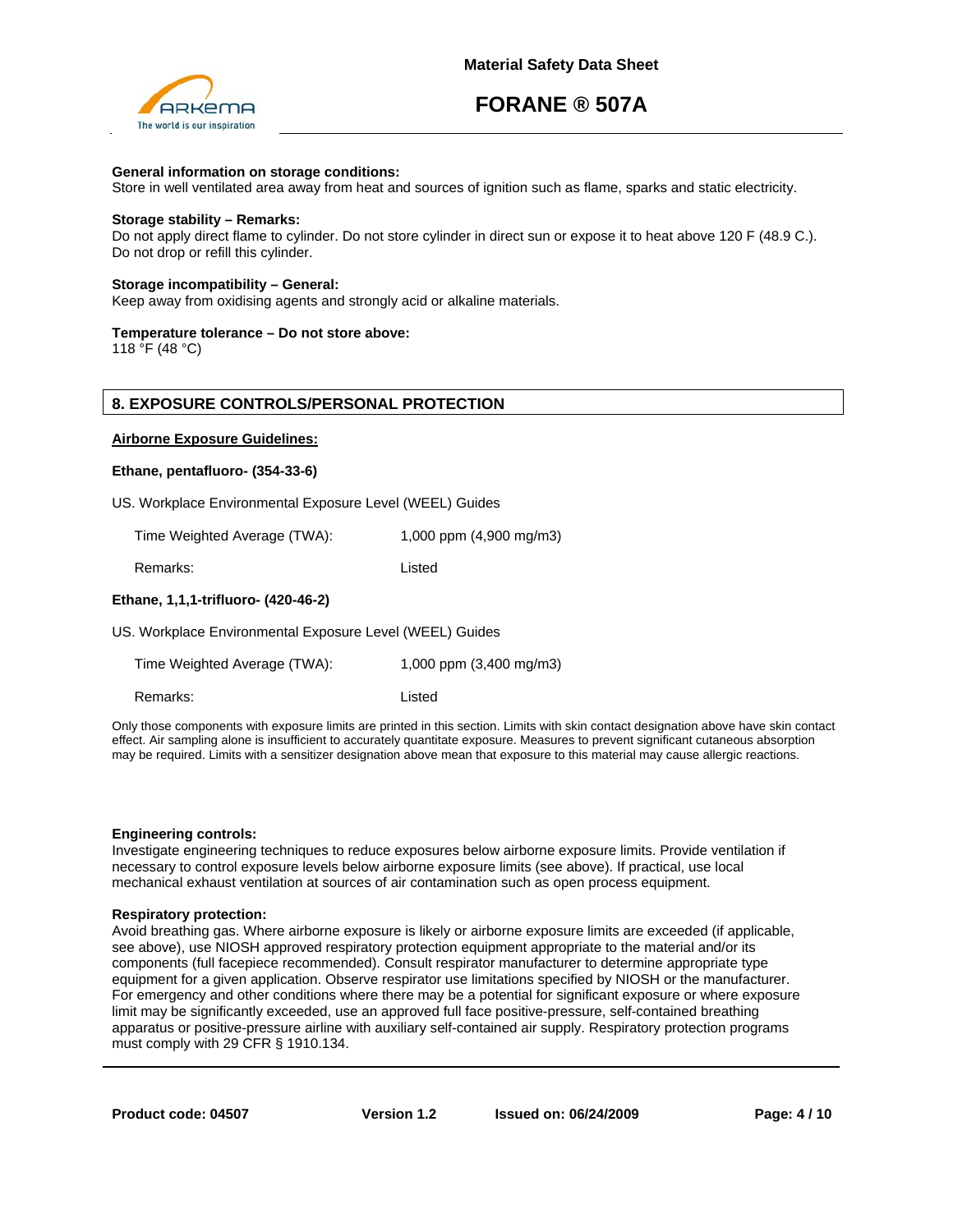

# **Skin protection:**

Wear appropriate chemical resistant protective clothing and chemical resistant gloves to prevent skin contact. Consult glove manufacturer to determine appropriate type glove material for given application. Rinse immediately if skin is contaminated. Wash contaminated clothing and clean protective equipment before reuse. Wash thoroughly after handling.

# **Eye protection:**

Use good industrial practice to avoid eye contact.

| Color:<br>Clear - colourless<br><b>Physical state:</b><br>gas<br>Form:<br>Liquefied gas<br>Odor:<br>Slightly ether-like<br>pH:<br>not applicable<br>Density:<br>not determined<br>1.05 (77 °F(25 °C))<br><b>Specific Gravity (Relative</b><br>density):<br>8,688 mmHg (70.0 °F (21.1 °C))<br>Vapor pressure:<br>3.43 kg/m3<br>Vapor density:<br>-52.1 °F (-46.7 °C)<br><b>Boiling point/boiling</b><br>range:<br>not determined<br>Freezing point:<br><b>Melting point:</b><br>not determined<br>Solubility in water:<br>negligible<br>% Volatiles:<br>100 %<br>Molecular weight:<br>98.86 g/mol | 9. PHYSICAL AND CHEMICAL PROPERTIES |  |  |
|--------------------------------------------------------------------------------------------------------------------------------------------------------------------------------------------------------------------------------------------------------------------------------------------------------------------------------------------------------------------------------------------------------------------------------------------------------------------------------------------------------------------------------------------------------------------------------------------------|-------------------------------------|--|--|
|                                                                                                                                                                                                                                                                                                                                                                                                                                                                                                                                                                                                  |                                     |  |  |
|                                                                                                                                                                                                                                                                                                                                                                                                                                                                                                                                                                                                  |                                     |  |  |
|                                                                                                                                                                                                                                                                                                                                                                                                                                                                                                                                                                                                  |                                     |  |  |
|                                                                                                                                                                                                                                                                                                                                                                                                                                                                                                                                                                                                  |                                     |  |  |
|                                                                                                                                                                                                                                                                                                                                                                                                                                                                                                                                                                                                  |                                     |  |  |
|                                                                                                                                                                                                                                                                                                                                                                                                                                                                                                                                                                                                  |                                     |  |  |
|                                                                                                                                                                                                                                                                                                                                                                                                                                                                                                                                                                                                  |                                     |  |  |
|                                                                                                                                                                                                                                                                                                                                                                                                                                                                                                                                                                                                  |                                     |  |  |
|                                                                                                                                                                                                                                                                                                                                                                                                                                                                                                                                                                                                  |                                     |  |  |
|                                                                                                                                                                                                                                                                                                                                                                                                                                                                                                                                                                                                  |                                     |  |  |
|                                                                                                                                                                                                                                                                                                                                                                                                                                                                                                                                                                                                  |                                     |  |  |
|                                                                                                                                                                                                                                                                                                                                                                                                                                                                                                                                                                                                  |                                     |  |  |
|                                                                                                                                                                                                                                                                                                                                                                                                                                                                                                                                                                                                  |                                     |  |  |
|                                                                                                                                                                                                                                                                                                                                                                                                                                                                                                                                                                                                  |                                     |  |  |
|                                                                                                                                                                                                                                                                                                                                                                                                                                                                                                                                                                                                  |                                     |  |  |

# **10. STABILITY AND REACTIVITY**

# **Stability:**

This material is chemically stable under normal and anticipated storage, handling and processing conditions.

**Materials to avoid:**  Strong oxidizing agents Strong acids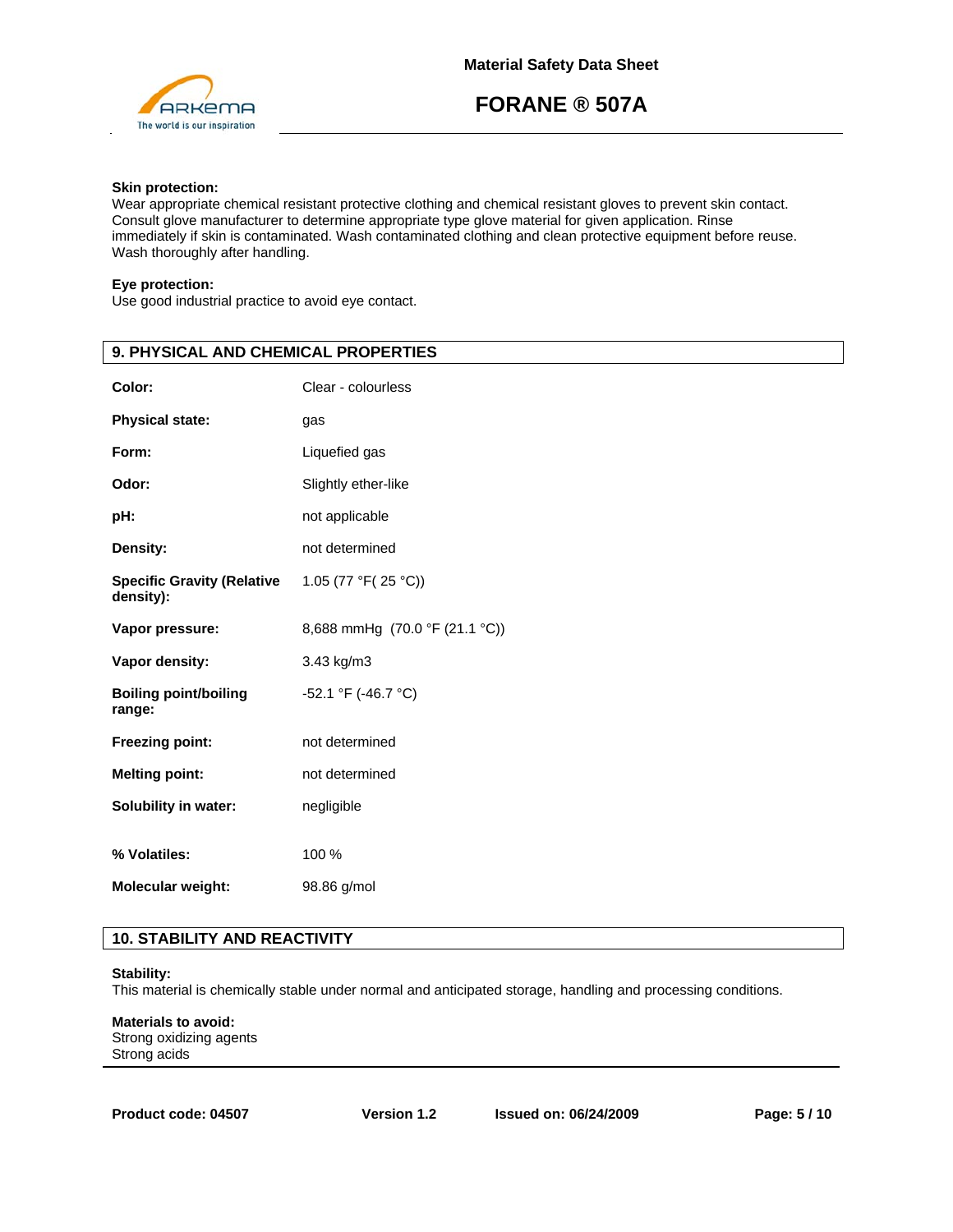

Alkaline materials

**Conditions / hazards to avoid:**  Heat.

# **Hazardous decomposition products:**

Thermal decomposition giving toxic and corrosive products : Hydrogen fluoride Carbon monoxide Carbon dioxide (CO2) Carbonyl halides

# **11. TOXICOLOGICAL INFORMATION**

Data on this material and/or its components are summarized below.

# **Data for Ethane, pentafluoro- (354-33-6)**

#### **Acute toxicity**

#### **Inhalation:**

Practically nontoxic. (rat) 4 h LC50 > 3,900 mg/l (> 800000 ppm).

#### **Sensitization:**

Causes cardiac sensitization. inhalation. (dog) Stress induced heart effects: irregular heart beat, rapid heart beat, in some cases, sudden death (Reaction may occur in response to stress (natural adrenaline release) or administration of epinephrine.)

#### **Repeated dose toxicity**

Subchronic inhalation administration to rat / No adverse systemic effects reported.

# **Genotoxicity**

#### **Assessment in Vitro:**

No genetic changes were observed in laboratory tests using: bacteria, animal cells

# **Genotoxicity**

#### **Assessment in Vivo:**

No genetic changes were observed in laboratory tests using: animals

# **Developmental toxicity**

Exposure during pregnancy. inhalation (rat and rabbit) / No birth defects were observed.

# **Data for Ethane, 1,1,1-trifluoro- (420-46-2)**

# **Acute toxicity**

**Inhalation:**  Practically nontoxic. (rat) 4 h LC50 > 540,000 ppm.

# **Sensitization:**

Causes cardiac sensitization. Inhalation. (dog) Stress induced heart effects: irregular heart beat, rapid heart beat, in some cases, sudden death (Reaction may occur in response to stress (natural adrenaline

**Product code: 04507**

**Version 1.2 Issued on: 06/24/2009 Page: 6 / 10**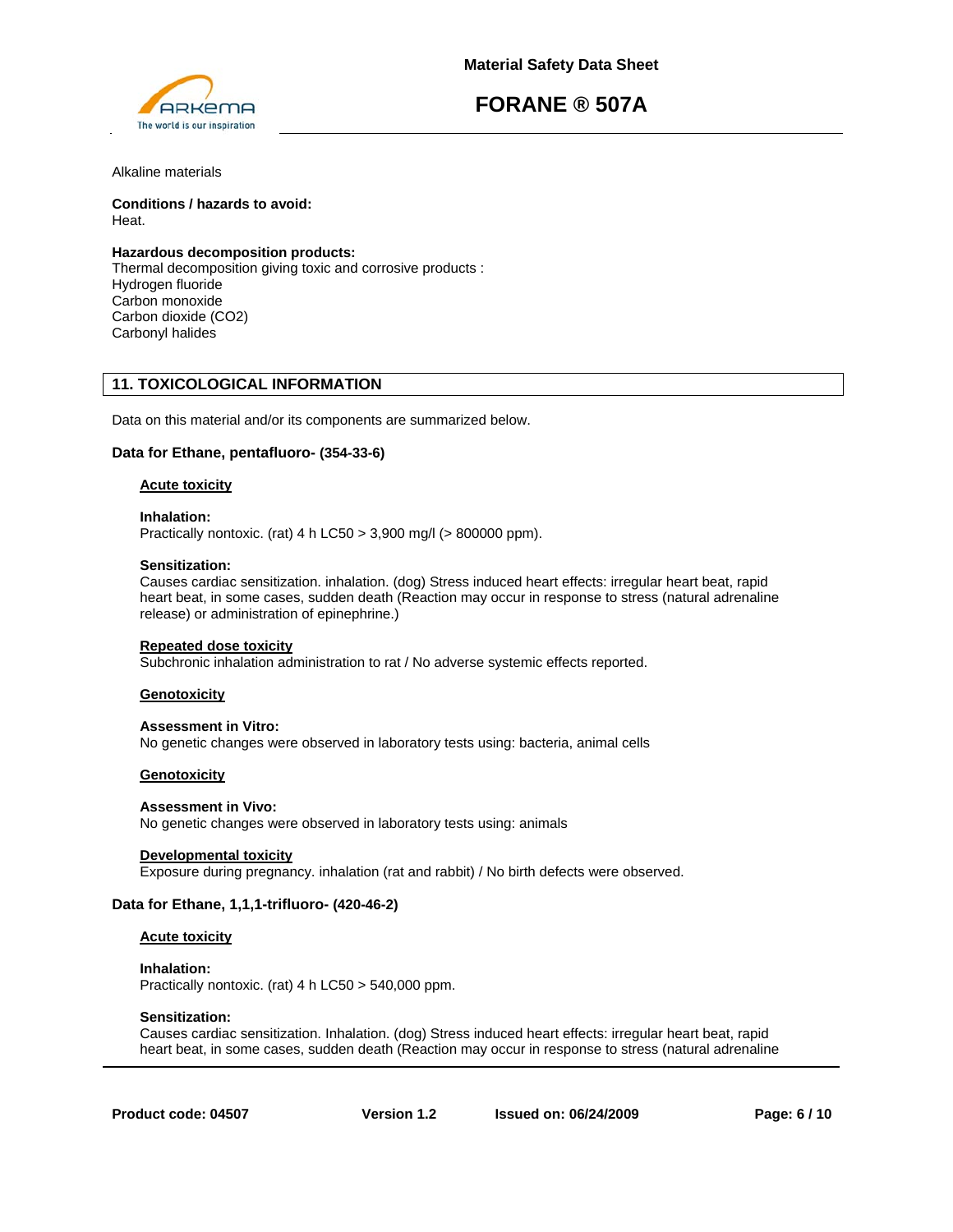

release) or administration of epinephrine.)

#### **Repeated dose toxicity**

Repeated inhalation administration to rat and guinea pig / affected organ(s): lung / signs: irritation, bronchitis, pneumonia

Chronic oral administration to rat / No adverse effects reported.

## **Carcinogenicity**

Chronic oral administration to rat / No increase in tumor incidence was reported.

### **Genotoxicity**

### **Assessment in Vitro:**

No genetic changes were observed in laboratory tests using: animal cells

Both positive and negative responses for genetic changes were observed in laboratory tests using: bacteria

## **Genotoxicity**

### **Assessment in Vivo:**

No genetic changes were observed in laboratory tests using: animals

### **Developmental toxicity**

Exposure during pregnancy. inhalation (rat and rabbit) / No birth defects were observed.

# **12. ECOLOGICAL INFORMATION**

# **Chemical Fate and Pathway**

Data on this material and/or its components are summarized below.

# **Data for Ethane, pentafluoro- (354-33-6)**

#### **Biodegradation:**

Not readily biodegradable (Closed Bottle test, 28 d) biodegradation 5 %

# **Octanol Water Partition Coefficient:**

 $log Pow = 1.48$ 

# **Global Warming Potential:**

GWP 0.84 (Halocarbon global warming potential; HGWP; (R-11 = 1))

# **Ozone Depletion Potential:**

ODP < 0.001 (Ozone depletion potential; ODP; (R-11 = 1))

# **Ecotoxicology**

Data on this material and/or its components are summarized below.

# **Data for Ethane, 1,1,1-trifluoro- (420-46-2)**

#### **Aquatic toxicity data:**

No more than slightly toxic. Oncorhynchus mykiss (rainbow trout) 96 h LC50 > 40 mg/l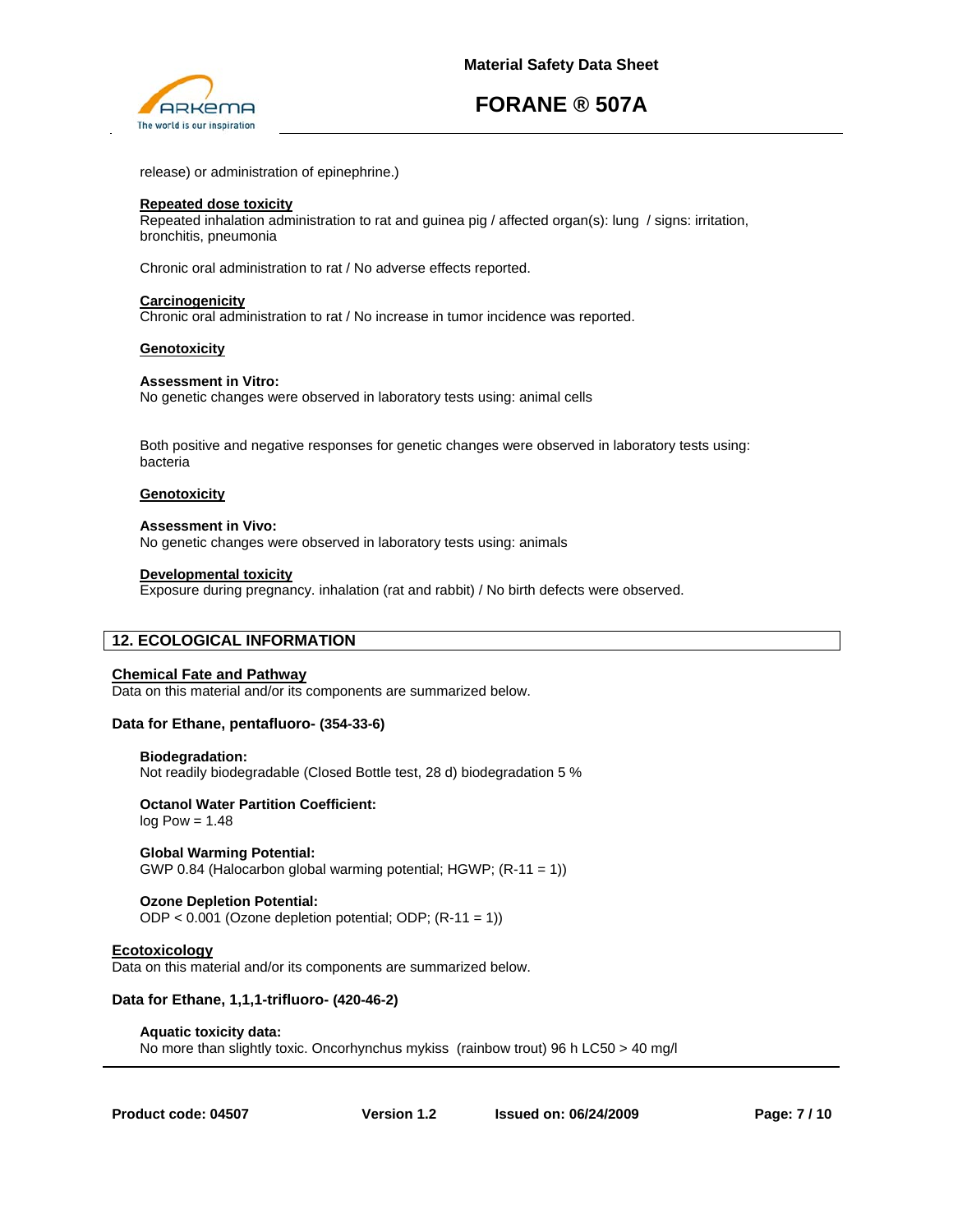

# **Aquatic invertebrates:**

Practically nontoxic. Daphnia magna (Water flea) 48 h LC50 = 300 mg/l

# **13. DISPOSAL CONSIDERATIONS**

## **Waste disposal:**

Do not vent the container contents, or product residuals, to the atmosphere. Recover and reclaim unused contents or residuals as appropriate. Recovered/reclaimed product can be returned to an approved certified reclaimer or back to the seller depending on the material. Completely emptied disposable containers can be disposed of as recyclable steel. Returnable cylinders must be returned to seller. Dispose of in accordance with federal, state and local regulations. Consult a regulatory specialist to determine appropriate state or local reporting requirements, for assistance in waste characterization and/or hazardous waste disposal and other requirements listed in pertinent environmental permits. Note: Chemical additions to, processing of, or otherwise altering this material may make this waste management information incomplete, inaccurate, or otherwise inappropriate. Furthermore, state and local waste disposal requirements may be more restrictive or otherwise different from federal laws and regulations.

# **14. TRANSPORT INFORMATION**

# **US Department of Transportation (DOT)**

| UN Number            | : 3163                                        |
|----------------------|-----------------------------------------------|
| Proper shipping name | : Liquefied gas, $n.o.s.$                     |
| Technical name       | $(1,1,1)$ Trifluoroethane, Pentafluoroethane) |
| Class                | $\cdot$ 2.2                                   |
| Marine pollutant     | no                                            |

# **International Maritime Dangerous Goods Code (IMDG)**

| UN Number            | : 3163                                       |
|----------------------|----------------------------------------------|
| Proper shipping name | $\pm$ LIQUEFIED GAS, N.O.S.                  |
| Technical name       | $(1.1.1-TRIFLUOROETHANE, PENTAFLUOROETHANE)$ |
| Class                | $\therefore$ 2.2                             |
| Marine pollutant     | no                                           |

# **15. REGULATORY INFORMATION**

# **Chemical Inventory Status**

| EU. EINECS                                                                                                                | <b>EINECS</b> | Conforms to                                                      |
|---------------------------------------------------------------------------------------------------------------------------|---------------|------------------------------------------------------------------|
| US. Toxic Substances Control Act                                                                                          | <b>TSCA</b>   | The components of this product are all on<br>the TSCA Inventory. |
| Australia. Industrial Chemical (Notification and<br>Assessment) Act                                                       | <b>AICS</b>   | Conforms to                                                      |
| Canada. Canadian Environmental Protection Act<br>(CEPA). Domestic Substances List (DSL). (Can. Gaz.<br>Part II, Vol. 133) | <b>DSL</b>    | All components of this product are on the<br>Canadian DSL list.  |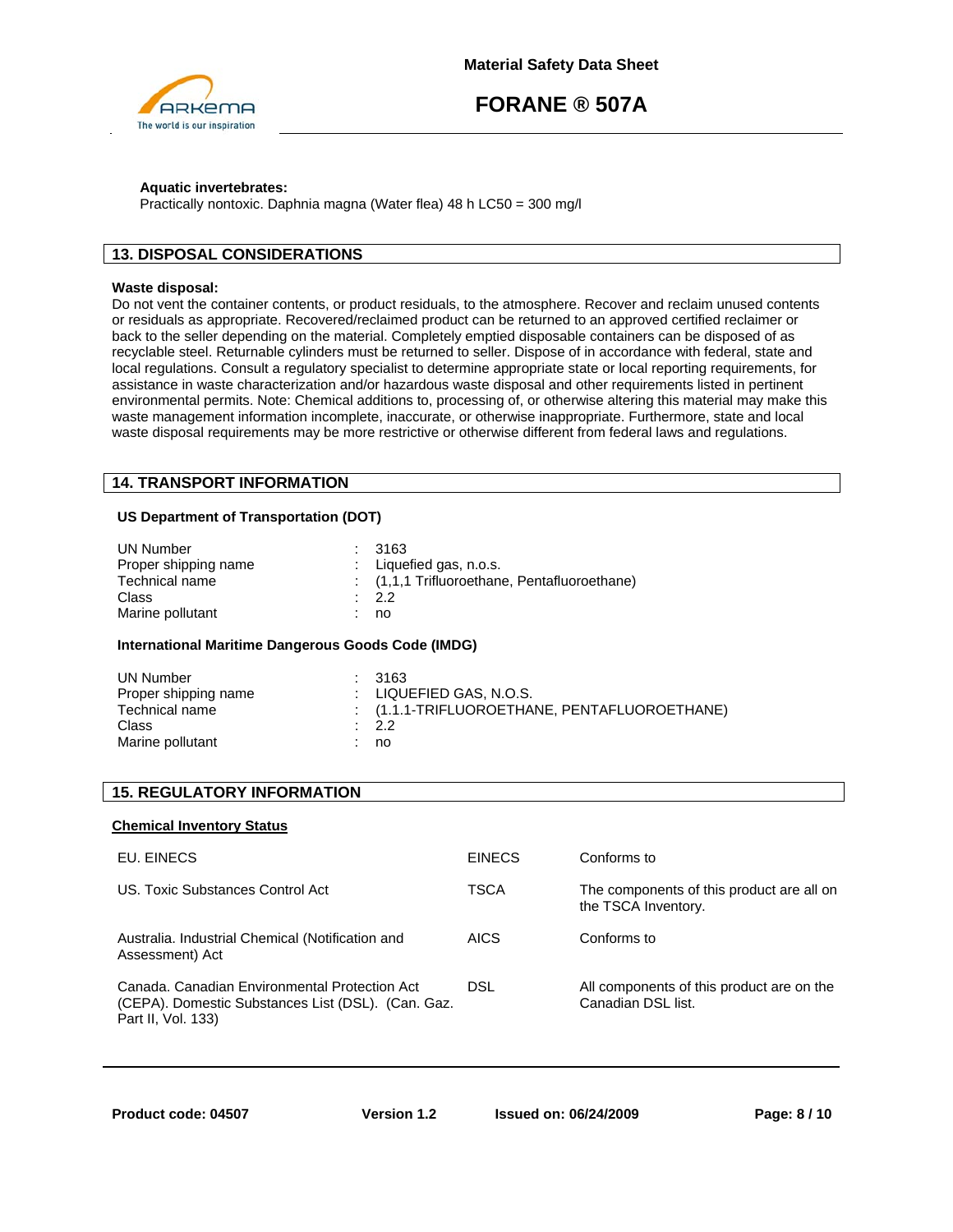

| Japan. Kashin-Hou Law List                                                       | ENCS (JP)        | Does not conform |
|----------------------------------------------------------------------------------|------------------|------------------|
| Korea. Toxic Chemical Control Law (TCCL) List                                    | <b>KECI (KR)</b> | Conforms to      |
| Philippines. The Toxic Substances and Hazardous<br>and Nuclear Waste Control Act | PICCS (PH)       | Conforms to      |
| China. Inventory of Existing Chemical Substances                                 | IECSC (CN)       | Conforms to      |
| China. Inventory of Existing Chemical Substances                                 | IECSC (CN)       | Conforms to      |
| New Zealand. Inventory of Chemicals (NZIoC), as<br>published by ERMA New Zealand | <b>NZIOC</b>     | Does not conform |

# **United States – Federal Regulations**

# **SARA Title III – Section 302 Extremely Hazardous Chemicals:**

The components in this product are either not SARA Section 302 regulated or regulated but present in negligible concentrations.

### **SARA Title III - Section 311/312 Hazard Categories:**

Acute Health Hazard, Sudden Release of Pressure Hazard

# **SARA Title III – Section 313 Toxic Chemicals:**

SARA 313: This material does not contain any chemical components with known CAS numbers that exceed the threshold (De Minimis) reporting levels established by SARA Title III, Section 313.

### **Comprehensive Environmental Response, Compensation, and Liability Act (CERCLA) - Reportable Quantity (RQ):**

The components in this product are either not CERCLA regulated, regulated but present in negligible concentrations, or regulated with no assigned reportable quantity.

# **OSHA Regulated Carcinogens (NTP, IARC, OSHA Listed):**

#### **NTP:**

No component of this product present at levels greater than or equal to 0.1% is identified as a known or anticipated carcinogen by NTP.

#### **IARC:**

No component of this product present at levels greater than or equal to 0.1% is identified as probable, possible or confirmed human carcinogen by IARC.

#### **OSHA:**

No component of this product present at levels greater than or equal to 0.1% is identified as a carcinogen or potential carcinogen by OSHA.

#### **United States – State Regulations**

#### **Massachusetts Right to Know**

No components are subject to the Massachusetts Right to Know Act.